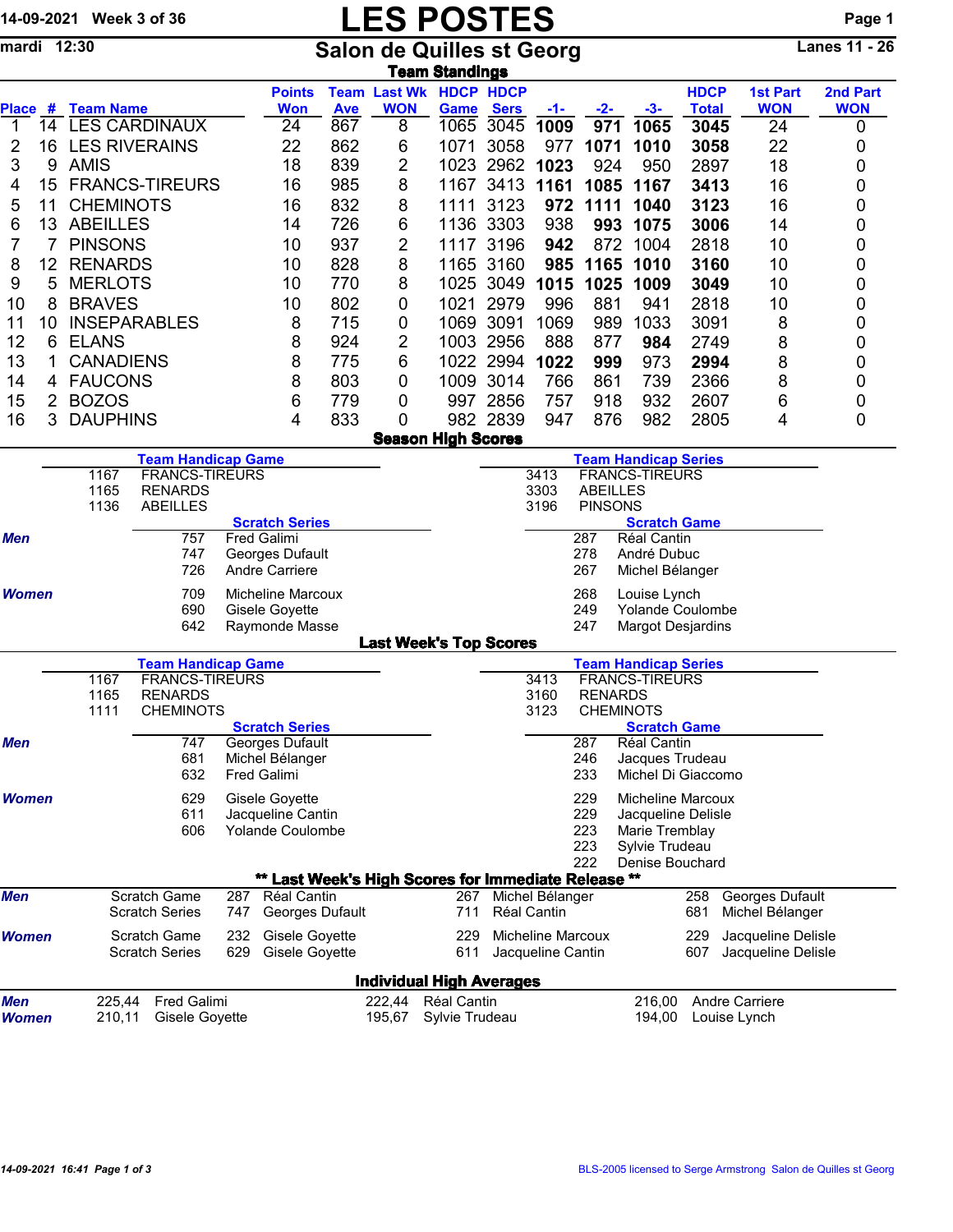## LES POSTES POSTES PAGE 3 OF 36 DECEMBER 3 OF 36 Page 2 Average List of Regular Team Members

| <b>att Men</b> |                         |                 |                |            |             |             |       |       |                  |              |                        |
|----------------|-------------------------|-----------------|----------------|------------|-------------|-------------|-------|-------|------------------|--------------|------------------------|
|                |                         |                 |                |            | <b>High</b> | <b>High</b> |       |       |                  |              | <b>Weekly Over Ave</b> |
|                | <b>Name</b>             | <b>Pins Gms</b> |                | <b>Ave</b> | <b>Game</b> | <b>Sers</b> | $-1-$ | $-2-$ | $-3-$            | <b>Total</b> | Series Ave +/-         |
|                | Fred Galimi             | 2029            | $\overline{9}$ | 225        | 279         | 757         | 239   | 177   | $\overline{216}$ | 632          | $632 - 696 = -64$      |
|                | Réal Cantin             | 2002            | 9              | 222        | 287         | 711         | 225   | 199   | 287              | 711          | $711 - 645 = 66$       |
|                | <b>Andre Carriere</b>   | 1944            | 9              | 216        | 249         | 726         | 194   | 216   | 196              | 606          | $606 - 669 = -63$      |
|                | Michel Lalancette       | 1925            | 9              | 213        | 257         | 658         | 222   | 192   | 208              | 622          | $622 - 651 = -29$      |
|                | André Dubuc             | 639             | 3              | 213        | 278         | 639         | a192  | a192  | a192             | 576          | $576 - 639 = -63$      |
|                | <b>Bertrand Paquet</b>  | 1914            | 9              | 212        | 245         | 674         | 203   | 190   | 207              | 600          | $600 - 657 = -57$      |
|                | Georges Dufault         | 1873            | 9              | 208        | 258         | 747         | 258   | 243   | 246              | 747          | $747 - 561 = 186$      |
|                | Serge Pelletier         | 1840            | 9              | 204        | 239         | 664         | 193   | 195   | 171              | 559          | $559 - 639 = -80$      |
|                | <b>Howard Gregoire</b>  | 1831            | 9              | 203        | 236         | 634         | 179   | 214   | 200              | 593          | $593 - 618 = -25$      |
|                | Michel Bélanger         | 1824            | 9              | 202        | 267         | 681         | 267   | 188   | 226              | 681          | $681 - 570 = 111$      |
|                | Yvan Leblanc            | 1777            | 9              | 197        | 238         | 644         | 185   | 132   | 193              | 510          | $510 - 633 = -123$     |
|                | Emile St-Germain        | 1720            | 9              | 191        | 221         | 605         | 181   | 170   | 175              | 526          | $526 - 597 = -71$      |
|                | Denis Messier           | 1715            | 9              | 190        | 232         | 637         | 168   | 194   | 189              | 551          | $551 - 582 = -31$      |
|                | Jacques Trudeau         | 1333            | 7              | 190        | 246         | 645         | 189   | 246   | 210              | 645          | $645 - 516 = 129$      |
|                | Jacques Leclair         | 1295            | 7              | 185        | 217         | 583         | 186   | 151   | 197              | 534          | $534 - 570 = -36$      |
|                | <b>Roland Richard</b>   | 1628            | 9              | 180        | 242         | 607         | 160   | 158   | 224              | 542          | $542 - 543 = -1$       |
|                | Normand Gignac          | 1616            | 9              | 179        | 237         | 563         | 115   | 197   | 215              | 527          | $527 - 543 = -16$      |
|                | Serge Durand            | 1058            | 6              | 176        | 183         | 537         | 179   | 174   | 168              | 521          | $521 - 537 = -16$      |
|                | Raymond Thibodeau       | 1586            | 9              | 176        | 232         | 608         | 144   | 141   | 202              | 487          | $487 - 549 = -62$      |
|                | Pierre Amyot            | 1015            | 6              | 169        | 203         | 578         | 179   | 196   | 203              | 578          | $578 - 435 = 143$      |
|                | André O Ouellette       | 1504            | 9              | 167        | 222         | 609         | 117   | 145   | 179              | 441          | $441 - 531 = -90$      |
|                | Jean Larriviere         | 1496            | 9              | 166        | 231         | 575         | 134   | 100   | 142              | 376          | $376 - 558 = -182$     |
|                | Jean-Pierre Ferrandiz   | 1478            | 9              | 164        | 201         | 501         | 129   | 181   | 167              | 477          | $477 - 498 = -21$      |
|                | Marcel Brazeau          | 1434            | 9              | 159        | 187         | 543         | 159   | 133   | 166              | 458          | $458 - 486 = -28$      |
|                | Louis Gravel            | 953             | 6              | 158        | 199         | 541         | a143  | a143  | a143             | 429          | $429 - 474 = -45$      |
|                | <b>Daniel Pelletier</b> | 1391            | 9              | 154        | 187         | 493         | 140   | 133   | 173              | 446          | $446 - 471 = -25$      |
|                | Michel Di Giaccomo      | 925             | 6              | 154        | 233         | 535         | 182   | 233   | 120              | 535          | $535 - 390 = 145$      |
|                | Jean-Pierre Monette     | 1377            | 9              | 153        | 184         | 525         | 157   | 126   | 149              | 432          | $432 - 471 = -39$      |
|                | Maurice Normandeau      | 1320            | 9              | 146        | 206         | 494         | 206   | 138   | 150              | 494          | $494 - 411 = 83$       |
|                | <b>Rosaire Benoit</b>   | 871             | 6              | 145        | 227         | 488         | 227   | 127   | 134              | 488          | $488 - 381 = 107$      |
|                | Antoine Levesque        | 1278            | 9              | 142        | 169         | 443         | 127   | 149   | 129              | 405          | $405 - 435 = -30$      |
|                | Jacques Beausejour      | 424             | 3              | 141        | 156         | 424         | a127  | a127  | a127             | 381          | $381 - 423 = -42$      |
|                | Pierre Lachance         | 1269            | 9              | 141        | 256         | 602         | 103   | 119   | 81               | 303          | $303 - 483 = -180$     |
|                | Sylvain Bouthillier     | 1221            | 9              | 135        | 182         | 456         | 182   | 119   | 155              | 456          | $456 - 381 = 75$       |
|                | Gilles Gosselin         | 1200            | 9              | 133        | 193         | 428         | 118   | 117   | 193              | 428          | $428 - 384 = 44$       |
|                | Pierre Gariepy          | 850             | 9              | 94         | 136         | 355         | 80    | 95    | 117              | 292          | $292 - 279 = 13$       |
|                | Jean Dupuis             | 0               | 0              | bk208      | 0           | 0           | a188  | a188  | a188             | 564          | $564 - 624 = -60$      |
| <b>Women</b>   |                         |                 |                |            |             |             |       |       |                  |              |                        |

|                          |                 |   |     | <b>High</b> | <b>High</b> |      |       |       |              | <b>Weekly Over Ave</b> |
|--------------------------|-----------------|---|-----|-------------|-------------|------|-------|-------|--------------|------------------------|
| <b>Name</b>              | <b>Pins Gms</b> |   | Ave | Game        | <b>Sers</b> | -1-  | $-2-$ | $-3-$ | <b>Total</b> | Series Ave +/-         |
| Gisele Goyette           | 1891            | 9 | 210 | 257         | 690         | 183  | 214   | 232   | 629          | $629 - 630 = -1$       |
| Sylvie Trudeau           | 587             | 3 | 195 | 223         | 587         | 151  | 223   | 213   | 587          | $587 - 585 = 2$        |
| Louise Lynch             | 1746            | 9 | 194 | 268         | 602         | 189  | 194   | 169   | 552          | $552 - 597 = -45$      |
| Raymonde Masse           | 1703            | 9 | 189 | 239         | 642         | 148  | 199   | 131   | 478          | $478 - 612 = -134$     |
| Micheline Marcoux        | 1698            | 9 | 188 | 265         | 709         | 152  | 229   | 204   | 585          | $585 - 555 = 30$       |
| Céline Tourigny          | 1686            | 9 | 187 | 225         | 631         | 198  | 205   | 178   | 581          | $581 - 552 = 29$       |
| Marthe Paguet            | 1675            | 9 | 186 | 212         | 586         | 205  | 159   | 170   | 534          | $534 - 570 = -36$      |
| Cecile Beausejour        | 1102            | 6 | 183 | 197         | 556         | a165 | a165  | a165  | 495          | $495 - 549 = -54$      |
| <b>Yolande Coulombe</b>  | 1648            | 9 | 183 | 249         | 612         | 220  | 196   | 190   | 606          | $606 - 519 = 87$       |
| Denise Bouchard          | 1642            | 9 | 182 | 222         | 596         | 180  | 222   | 194   | 596          | $596 - 522 = 74$       |
| Jacqueline Cantin        | 1619            | 9 | 179 | 210         | 611         | 210  | 194   | 207   | 611          | $611 - 504 = 107$      |
| <b>Florence Paquette</b> | 1606            | 9 | 178 | 203         | 588         | 144  | 174   | 171   | 489          | $489 - 558 = -69$      |
| Jacqueline Delisle       | 1605            | 9 | 178 | 229         | 607         | 199  | 179   | 229   | 607          | $607 - 498 = 109$      |
| Francine Desjardins      | 1514            | 9 | 168 | 202         | 524         | 148  | 172   | 148   | 468          | $468 - 522 = -54$      |
| <b>Margot Desjardins</b> | 1497            | 9 | 166 | 247         | 560         | 137  | 123   | 208   | 468          | $468 - 513 = -45$      |
| Reine-Aimée Lamarre      | 977             | 6 | 162 | 226         | 489         | 174  | 167   | 148   | 489          | $489 - 486 = 3$        |
| Micheline Lepine         | 1447            | 9 | 160 | 215         | 584         | 186  | 215   | 183   | 584          | $584 - 429 = 155$      |
| Lise Cofsky              | 949             | 6 | 158 | 189         | 486         | 134  | 147   | 182   | 463          | $463 - 486 = -23$      |
| Denise Gosselin          | 949             | 6 | 158 | 198         | 481         | 168  | 148   | 165   | 481          | $481 - 468 = 13$       |
| <b>Annette Gariepy</b>   | 934             | 6 | 155 | 180         | 475         | 139  | 159   | 177   | 475          | $475 - 459 = 16$       |
| Nicole Lachance          | 1391            | 9 | 154 | 193         | 540         | 160  | 148   | 141   | 449          | $449 - 471 =$<br>$-22$ |
| <b>Francine Jacques</b>  | 1370            | 9 | 152 | 187         | 500         | 187  | 182   | 131   | 500          | $500 - 435 = 65$       |
| Nicole Ouellette         | 1352            | 9 | 150 | 225         | 523         | 125  | 162   | 114   | 401          | $401 - 474 = -73$      |
| Marie Tremblay           | 1351            | 9 | 150 | 223         | 528         | 148  | 223   | 157   | 528          | $528 - 411 = 117$      |